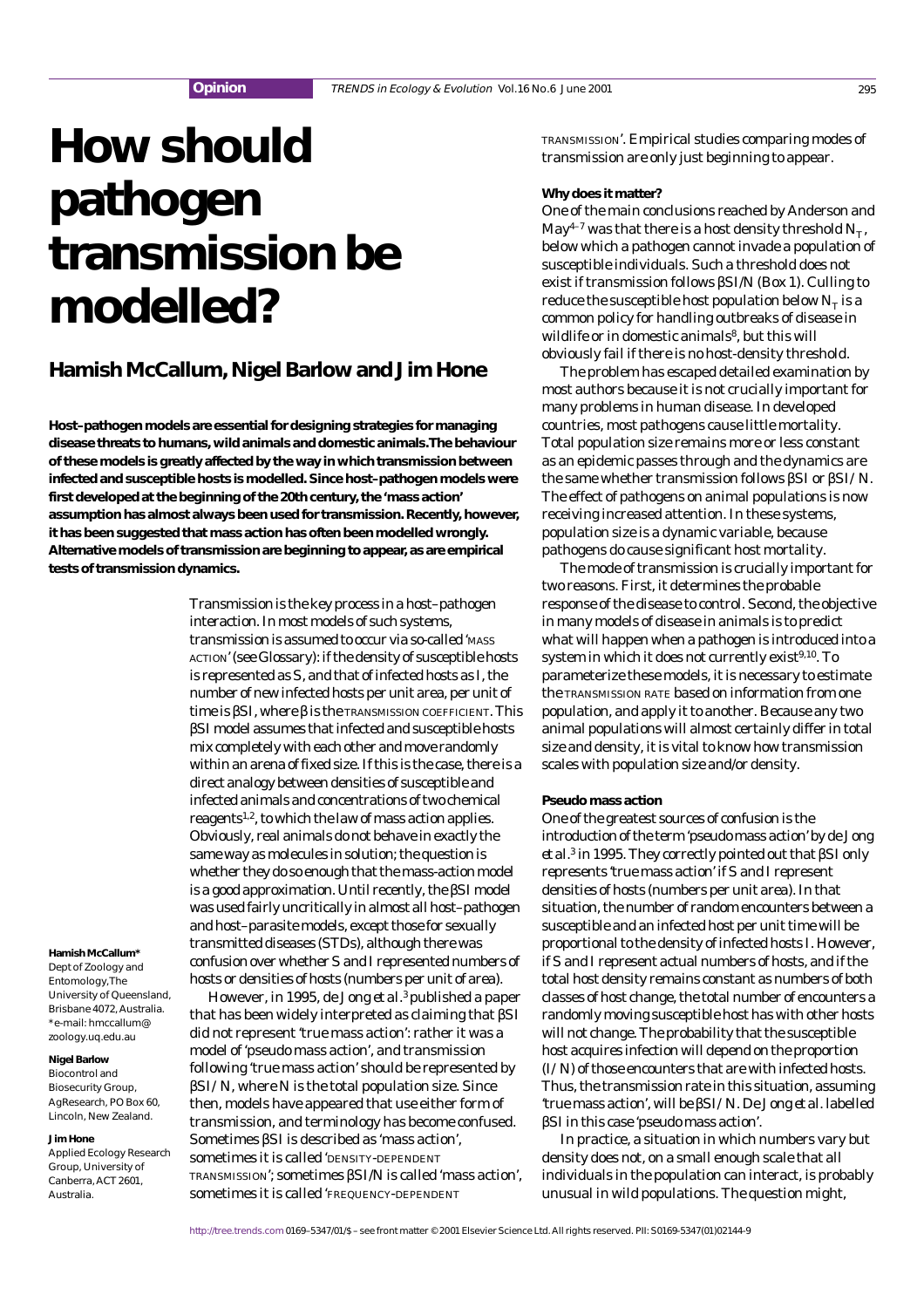## **Box 1.Thresholds and the mode of transmission**

The threshold for disease introduction is the minimum population size, or population density, of susceptible hosts necessary for the disease to increase. In a simple deterministic model, it can be worked out from the equation for the change in infected hosts, dI/dt (Eqn 1).

For example, given transmission of the form βSI,

$$
\frac{dl}{dt} = \beta SI - dl
$$
 [1]

where *d* is a parameter describing losses from the infective class, which might be either by death or recovery. If the pathogen is being introduced into an entirely uninfected population, then S, the number or density of susceptible hosts, will be equal to the current population size N, and I (number or density of infected hosts) will be small compared with N. dI/dt will be positive for small values of *I* if  $\beta N$  > d or  $N$  > d/ $\beta$ .

Hence (Eqn 2)

$$
N_T = \frac{d}{\beta} \tag{2}
$$

Depending on whether the model was formulated in terms of numbers or density,

this will be either a threshold population size, or threshold population density for disease introduction. The basic `REPRODUCTIVE RATE OF A DISEASE` (see Box Glossary), 
$$
R_{\sigma}
$$
 is  $\beta N/d$ , and equals 1 when  $N = N_{\tau}$ .

If transmission is of the form βSI/N (Eqn 3)

$$
\frac{dl}{dt} = \beta SI/N - dl
$$
 [3]

This will be positive for small *I*, and  $S = N$ , if  $\beta > d$ .

This condition does not involve N at all. If the transmission rate exceeds the loss rate of infected hosts  $d$ , the pathogen can become established, regardless of the host population density. In this case, the basic reproductive rate is βId, which is independent of N.

It is important to understand that  $N<sub>r</sub>$  is a threshold for disease introduction into a population of entirely susceptible hosts. If a proportion of the host population has been vaccinated against disease, then  $S ≠ N$ . For transmission of the form  $\beta SI$ ,  $N<sub>τ</sub>$ will then be the population density or size of susceptible hosts, but for transmission in the form βSI/N, there will be a threshold proportion of susceptible hosts (Eqn 4),

$$
\frac{S}{N} = \frac{d}{\beta} \tag{4}
$$

There has been much interesting work on the crucial community size for persistence of infections without 'fadeouts'a,b. However, fadeout is a stochastic phenomenon that has nothing to do with  $N<sub>z</sub>$  and does not lead to any conclusion about whether transmission follows βS/or βSI/N.

#### **Box Glossary**

**Basic reproductive rate of a disease:** the number of new infections produced in the lifetime of an infected host when introduced to a wholly susceptible population of specified density. Conventionally denoted by  $R_0$  and recently re-named the basic reproductive ratio, basic reproduction number and other variants, because it is strictly dimensionless (units are per disease 'generation'). The original term is retained here as sanctioned by usage and for compatibility with net reproductive rate or finite rate of increase of a macroorganism.

#### **References**

- a Swinton, J. *et al.* (1998) Persistence thresholds for phocine distemper virus infection in harbour seal *Phoca vitulina* metapopulations. *J. Anim. Ecol.* 67, 54–68
- b Bolker, B. and Grenfell, B. (1995) Space, persistence and dynamics of measles epidemics. *Philos. Trans. R. Soc. London Ser. B* 348, 309–320

therefore, be largely hypothetical. However, in one of their initial papers<sup>6</sup>, Anderson and May used data from an experiment in which numbers varied, but the arena size was manipulated so that density remained constant. This might have initiated the confusion between host numbers and host density.

In general, transmission rates depend on the number of other individuals with which a given individual might interact. This means that the number of animals in a 'neighbourhood' of the target host is important, rather than the total number of individuals in the population. We therefore recommend that populations of hosts should be represented as densities – numbers per unit area or unit volume, rather than as actual counts. There are a few situations in which numbers might be more appropriate. For example, where disease transmission  $occurs$  between seals in discrete, compact colonies<sup>11</sup>, it is reasonable to treat the entire colony as the 'neighbourhood' within which transmission occurs.

#### **Modelling pathogen transmission**

If *S*and *I* represent densities, rather than numbers, β*SI* does represent 'true mass action'. However, β*SI/N*, where *N* represents total host density, might still give a better representation of the rate of pathogen

transmission. Several more complex relationships between the densities of both susceptible and infected hosts and pathogen transmission have also been proposed (Table 1, Fig. 1). For a DIRECTLY TRANSMITTED PATHOGEN, the rate at which new infections occur in a population is the product of three things: (1) the CONTACT RATE; (2) the proportion of those contacts that are with susceptibles; and (3) the proportion of such 'appropriate' contacts that actually result in infection.

The assumption underlying mass action is that the contact rate is directly proportional to density. At the other extreme, the contact rate might be independent of host density. Assuming that susceptible and infected hosts were randomly mixed, this would lead to transmission following β*SI/N*: on average, each susceptible *S* would make the same number of contacts regardless of host density, and a proportion *I/N* of these would be with infected hosts. This mode of transmission is often called 'frequency-dependent' or 'densityindependent' transmission. It is often assumed in models of STDs, because the number of sexual partners of an individual usually depends on the mating system of the species and is weakly related to host density12,13.

Various authors have proposed an asymptotic relationship between the contact rate and host density (Table 1). The Holling Type II FUNCTIONAL RESPONSE in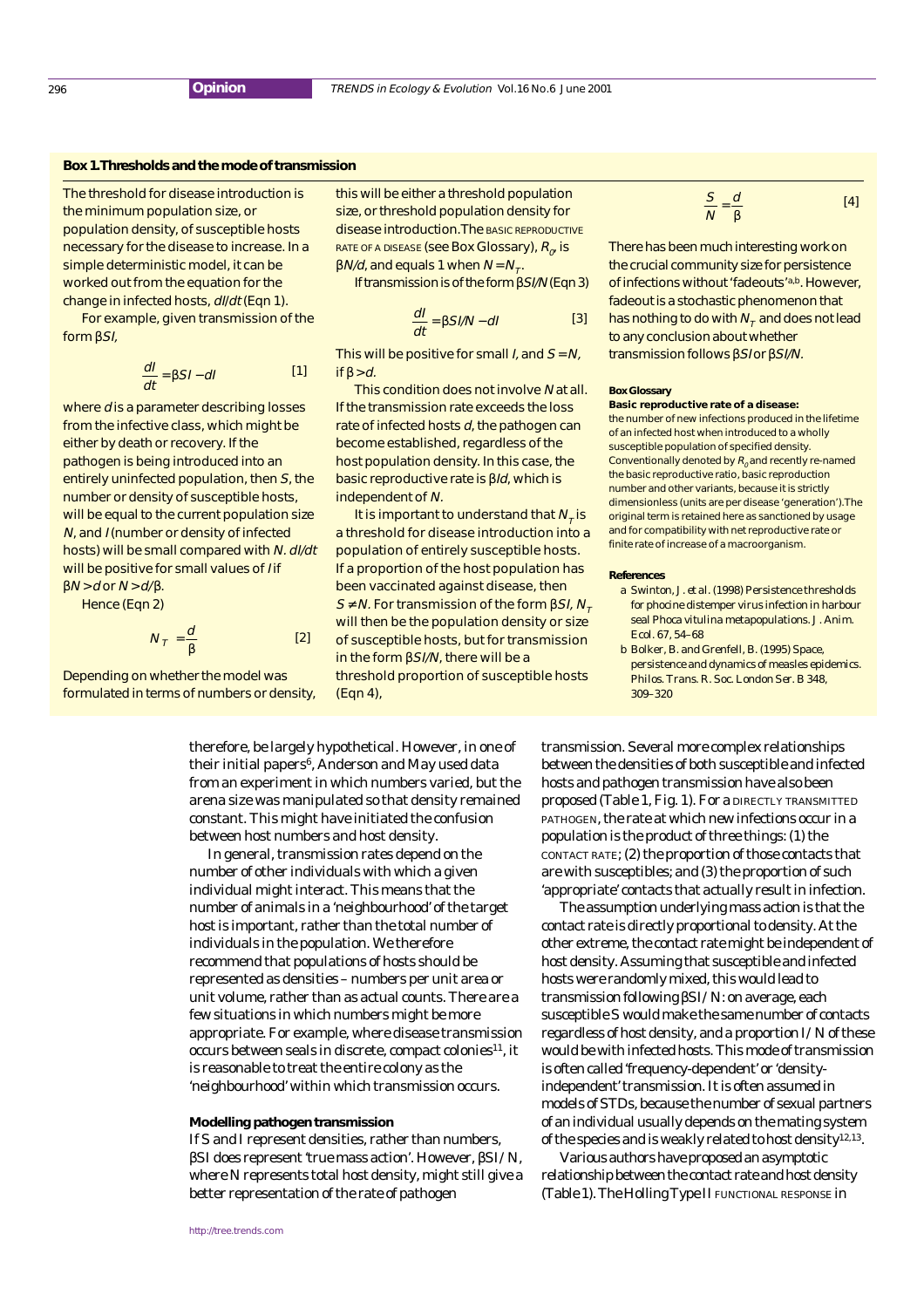**Table 1. Some proposed forms for the transmission function**

| <b>Number</b>                                                                                                                                              | <b>Function</b> <sup>a</sup>                       | <b>Comments</b>                                                                                                                                                                                                                   | <b>Refs</b>    |
|------------------------------------------------------------------------------------------------------------------------------------------------------------|----------------------------------------------------|-----------------------------------------------------------------------------------------------------------------------------------------------------------------------------------------------------------------------------------|----------------|
|                                                                                                                                                            | BSI                                                | Mass action                                                                                                                                                                                                                       | $4 - 7$        |
| 2                                                                                                                                                          | BSI/N                                              | Frequency-dependent transmission                                                                                                                                                                                                  | 13, 15, 29, 30 |
| 3                                                                                                                                                          | $\beta$ SPIq                                       | Power relationship; Constants: $0 < p < 1$ , $0 < q < 1$ . Phenomenological                                                                                                                                                       | 23,33-35       |
| 4                                                                                                                                                          | $\beta I(N - I/q)$ ; $I < qN$<br>0; $I \ge qN$     | Constant: $0 < q < 1$ . Embodies a refuge effect (q = proportion of the<br>population potentially susceptible, because of spatial or other<br>heterogeneities)                                                                    | 16,28          |
| 5                                                                                                                                                          | $kS \ln \left(1+\frac{\beta l}{k}\right)$          | Negative binomial. Small k corresponds to highly aggregated<br>infection. As $k \to \infty$ , expression reduces to $\beta SI$ (mass action)                                                                                      | 23,28,36       |
| 6                                                                                                                                                          | F(S,I)<br>N<br>$1 - \varepsilon + \varepsilon N$ N | Asymptotic contact function separated from the mixing term $F(S, I)$ ,<br>which may be any of those above. If constant $\varepsilon = 0$ , contacts are<br>proportional to N. If $\varepsilon$ = 1, contacts are independent of N | 28,37-39       |
| 7                                                                                                                                                          | $\beta$ SI<br>$\overline{c+S+I}$                   | Asymptotic transmission. c is a constant                                                                                                                                                                                          | $4,37-39$      |
| <sup>a</sup> / is the density of infected hosts, S is the density of susceptible hosts, and N is the total host density. β is the transmission rate. Other |                                                    |                                                                                                                                                                                                                                   |                |

parameters, where necessary, are identified under comments.

predator-prey models<sup>14</sup> is an analogous idea<sup>15</sup>. At low densities, contacts are directly proportional to host density, but a maximum rate of contact is reached at very high densities. By contrast, the standard mass action TRANSMISSION FUNCTION, with contact rate proportional to density, is equivalent to a Holling Type I functional response. There are obvious and important parallels between contact rates in pathogen transmission and functional responses in predator–prey systems.

random-mixing assumption that underlies both the mass action and frequency-dependent transmission models for several reasons. In both of these models, the assumption is that a proportion *I/N* of all contacts made by a susceptible host are with an infected host. Infection is, however, almost always patchy in space<sup>16</sup>, meaning that, on average, each infected host is more likely to have infected neighbours than would be expected under random mixing, and correspondingly, susceptible hosts are less likely to have infected neighbours, decreasing the rate of

The proportion of all contacts that are between susceptible and infected hosts might differ from the

**Fig. 1.** Infection rates generated by the first six functions in Table 1, with illustrative parameters. The actual functions used are: (a) mass action SI, (b) frequency-dependent transmission 2SI/N, (c) power relationship  $S^{0.7}I^{0.4}$ , (d) refuge effect  $4I(N-2I)$ , (e) negative binomial 0.33  $\sin(1 + 20)$ (f) asymptotic contact function plus negative binomial S ln(1 + 20)/(1−0.5 + 0.5N). Note that the last function in Table 1 (asymptotic transmission) appears almost identical to (c). The main differences in the functions presented is the obvious dome-shaped response to the density of infecteds in (d), and the linear responses to the density of susceptibles in (a), (d) and (e). I is the density of infected hosts; S is the density of susceptible hosts.

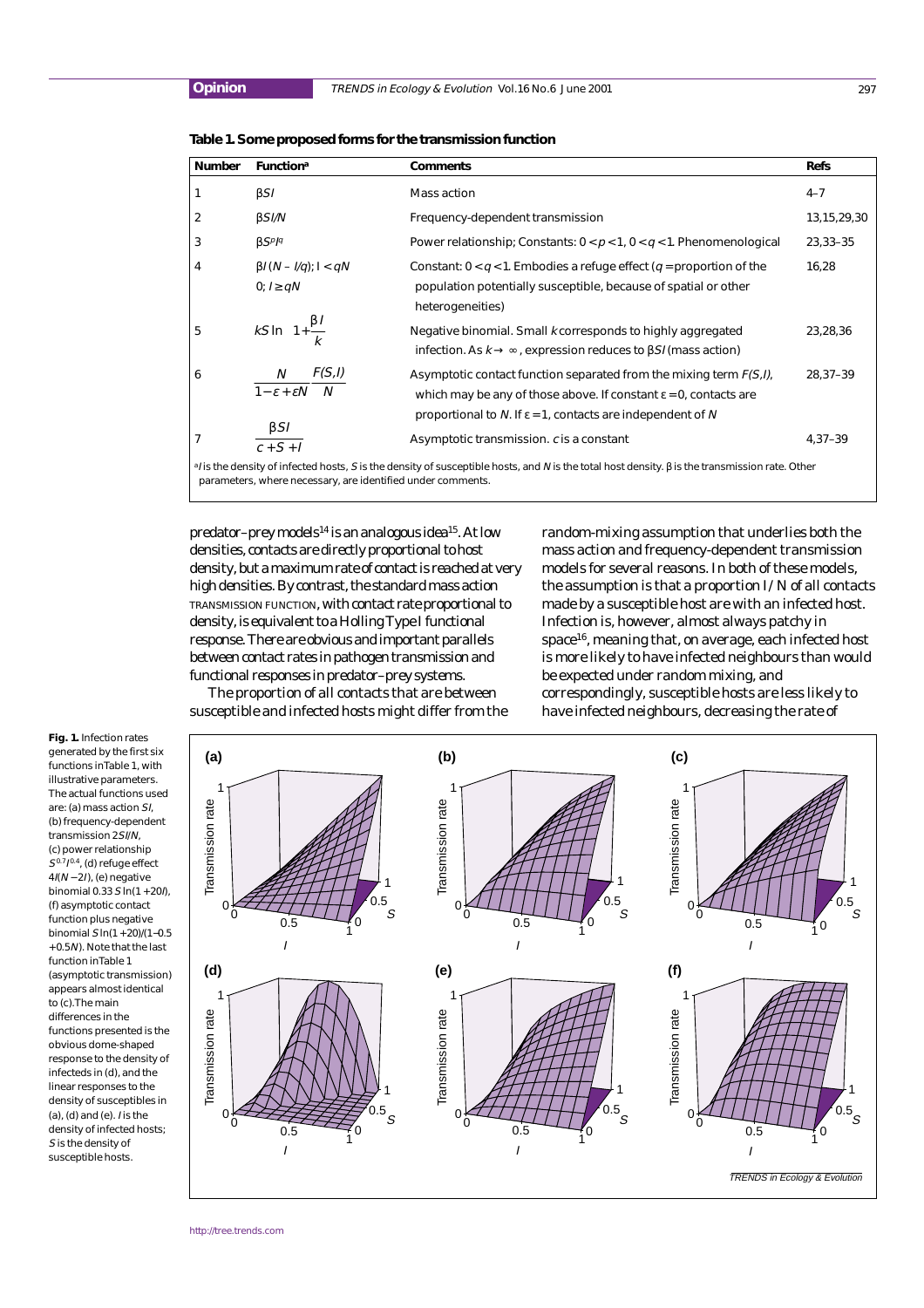## **Box 2. More complex modes of transmission**

#### **Indirect transmission and vectors**

Many pathogens are transmitted via a vector, often a biting arthropod. If the number of contacts between vectors and susceptible hosts is not dependent on host density, then the transmission rate of the pathogen will depend on the probability that the vector has previously been in contact with infected hostsa. This means that the transmission rate will depend on the proportion of infected hosts in the population, leading to frequencydependent transmission.

#### **Free-living infective stages**

Infective stages of some pathogens can survive outside their host for extended periods. If this period is sufficiently long, cyclical behaviour in the host population might be produced<sup>b</sup>, and the infective

stages should be modelled explicitly. Transmission occurs if an infective stage is taken up by a susceptible host before the infective stage dies. If the period that infective stages survive is shorter than the lifespan of the host, this leads to asymptotic transmission.

## **Multiple host age classes and multiple species**

The transmission rate of many pathogens varies between host age classes, social groups, or, for pathogens with more than one host, species. A useful way to describe transmission in such systems is with a 'who acquires infection from whom' (WAIFW) matrix<sup>c</sup>. This has elements  $\beta_{ii}$ representing the rate at which infectives in class j infect susceptibles in class i. Usually, density dependent transmission

is assumed, but there is no reason why other models should not be used in a WAIFW matrix. Dobson<sup>d</sup> discusses how to use a WAIFW matrix to describe interspecific transmission of rinderpest amongst mammals in the Serengeti.

#### **References**

- a Thrall, P.H. *et al.* (1995) Frequency-dependent disease transmission and the dynamics of the Silene-Ustilago host–pathogen system. *Am. Nat.* 145, 43–62
- b Anderson, R.M. and May, R.M. (1980) Infectious diseases and population cycles of forest insects. *Science* 210, 658–661
- c Anderson, R.M. and May, R.M. (1991) *Infectious Diseases of Humans*, Oxford University Press
- d Dobson, A. (1995) The ecology and epidemiology of rinderpest virus in Serengeti and Ngorongoro conservation area. In *Serengeti II. Dynamics, Management and Conservation of an Ecosystem* (Sinclair, A.R.E. and Arcese, P., eds), pp. 485–505, University of Chicago Press

pathogen transmission. Theoretically, the infected hosts might be so clustered, or the supply of 'available' susceptibles so limited, that the infection rate might begin to decline at high densities of infected hosts.

Alternatively, there might be physiological heterogeneity in susceptibility. This produces a nonlinear relationship between time and number of new infections acquired. This is because the highly susceptible individuals tend to acquire infection first, with resistant individuals acquiring infection later, and at a slower rate<sup>17</sup>. Box 2 outlines ways of modelling transmission processes more complex than direct contact.

#### **Estimating transmission rates**

The transmission coefficient is the most difficult parameter to estimate in any host–pathogen model. Some attempts have been made to establish it 'bottom up' from *a priori* knowledge of host and disease behaviour, to predict probable disease dynamics and control in a host in which it had not yet become established<sup>9</sup>. De Leo and Dobson<sup>18</sup> have suggested a method based on ALLOMETRY that might provide order of magnitude estimates of the transmission rate in the absence of other data.

Two other approaches are more commonly used. One is to deduce the transmission coefficient and the form of the transmission function from results of experiments19. The second is to deduce it from observations of disease behaviour in the field, in particular PREVALENCE and dynamic responses to perturbations such as control of the host (such as culling). Finkenstädt and Grenfell<sup>20</sup> have recently developed a statistically rigorous method for estimating transmission rates from a time series of pathogen prevalence.

The quantity that is easiest to measure in practice is the 'FORCE OF INFECTION'. This is an empirical quantity that is usually a function of susceptible and infected host densities, whereas β is a parameter of some specified transmission model. Although it has various problems $^{21}$ , the usual approach to estimating the force of infection is to introduce uninfected tracer animals and then determine whether they have become infected after a short period of time. The force of infection can also be deduced, in some cases, from age-prevalence data, using newborns as the uninfected tracers<sup>22</sup>.

If the force of infection is estimated both at different host densities and at different relative abundances of susceptibles and infecteds, then it should be possible to deduce the forms of the transmission functions and/or CONTACT FUNCTION, as well as the values of the associated parameters. Ideally, densities of the various host categories should be manipulated, rather than merely observed. We know of no published cases, however, where this has been accomplished in the field with free-ranging hosts.

### **Evidence for modes of transmission**

Several laboratory studies have found that the β*SI* model is inadequate for describing pathogen transmission. Knell *et al.*<sup>23</sup> investigated transmission of the bacterium *Bacillus thuringiensis* in the meal moth *Plodia interpunctella* and also investigated transmission of a granulosis virus in the same host $24$ . Both these pathogens are transmitted in *P. interpunctella* by cannibalism of infected cadavers. Assuming mass action, in both cases, the estimated β increased with susceptible host density and decreased with the density of infected cadavers. For the granulosis virus, either negative binomial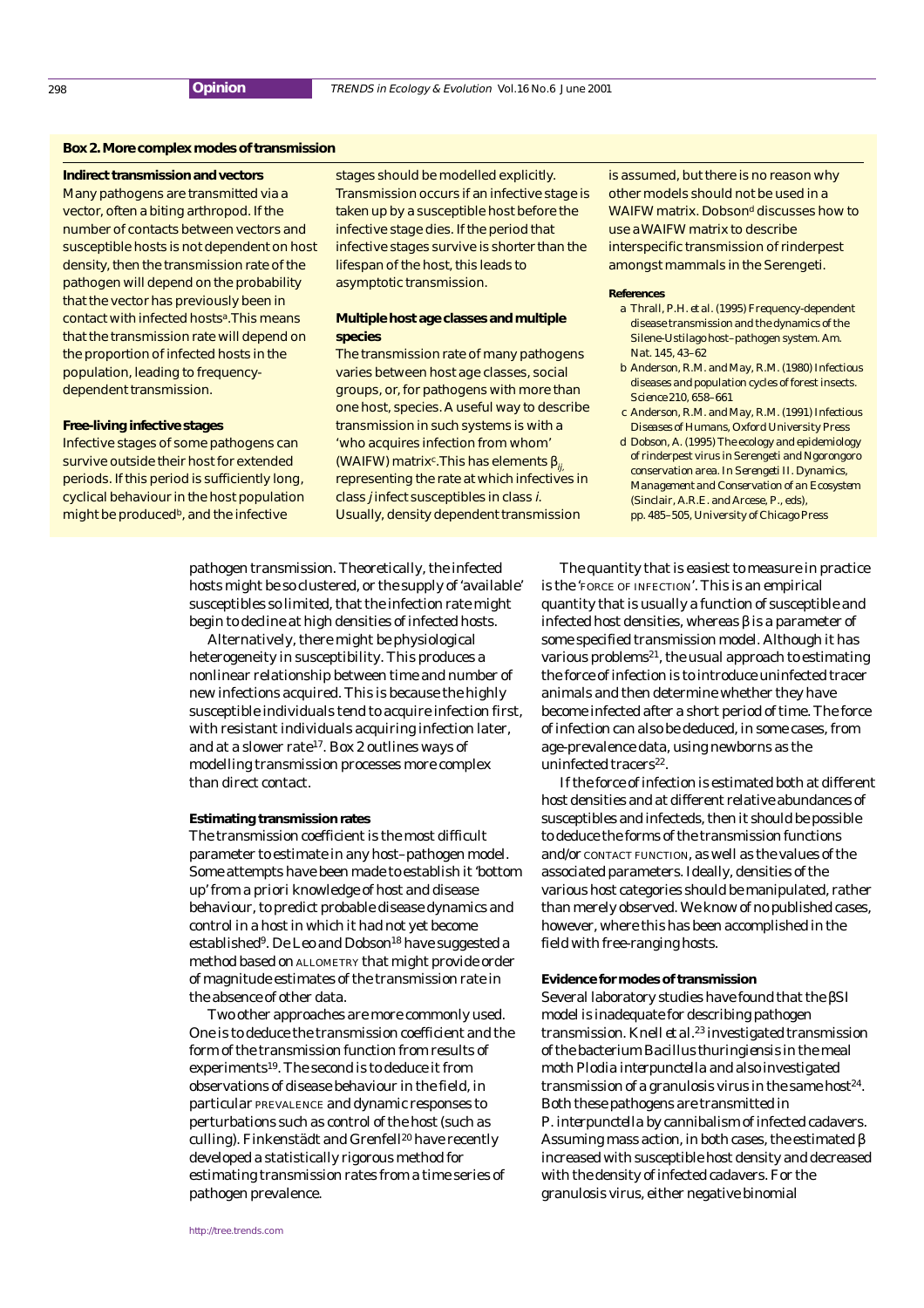transmission, or a power relationship (Table 1), were markedly superior to density-dependent or frequencydependent transmission. Because transmission of these pathogens requires cannibalism, a predation event, it is perhaps not surprising that transmission models based on a simple type I functional response did not fit observed data well, because type I responses are rarely adequate for predator–prey interactions.

D'Amico *et al.*<sup>25</sup> used a small-scale field experiment with bagged populations of gypsy moth *Lymantria dispar* larvae on red oak *Quercus rubra* trees exposed to varying levels of gypsy moth nuclear polyhedrosis virus (NPV). D'Amico *et al.* fitted a mass-action model and found that the estimated transmission coefficient declined with both infected and susceptible host densities, showing that the mass-action model was inadequate to describe the transmission process.

Bouma *et al.*<sup>26</sup> designed a series of experiments in which domestic pigs were exposed to pseudorabies virus in pens. In three of the experiments, ten pigs were used in enclosures of  $8.5 \text{ m}^2$ , but in the fourth, there were 40 pigs in an enclosure four times as large. Thus, population density was constant, although actual numbers per enclosure varied. Bouma *et al.* found that the transmission rate was approximately the same in all cases, and claimed that the 'pseudo mass-action' model was therefore rejected. As only one density of pigs was used, the way in which transmission scaled with density cannot be determined from this experiment.

Reeson *et al.*<sup>27</sup> used field experiments to investigate transmission of NPV in larvae of the African army-worm *Spodoptera exempta*. They used three larval densities per plant, equal infective doses, and larvae reared in both crowded and solitary conditions, and then estimated the transmission parameter, assuming mass action. Their conclusion was that rearing density affected the transmission parameter, but density per plant in the experiment did not. The startling conclusion of this study is that density might affect the 'susceptibility' component of transmission, rather than the 'contact' component.

Each of these small-scale experiments showed that simple mass action did not describe transmission adequately. An appropriate alternative model

## **Box 3. Recommendations**

- Because of the confusion it has engendered, do not use the term 'pseudo mass action'.
- When constructing or using disease models, explicitly state and justify the form of transmission used (in words or equations) and state whether S, I and N are numbers or densities.
- Evaluate several alternative models of transmission, if possible.
- Estimate the force of infection, which is a quantity that can often be measured directly. In general, this will be a function of the density and distribution of both susceptible hosts and infectious stages. If both of these densities are varied, then the form of the transmission function can be deduced.

applicable to all cases cannot be identified. A more fundamental problem is that it is difficult, if not impossible, to translate estimated rates, or even functional forms of transmission dynamics, from small-scale, homogeneous enclosures to large-scale, heterogeneous landscapes.

An alternative approach to deducing the nature of transmission dynamics is to compare the fit of alternative transmission models to observed disease dynamics. Barlow16,28 showed that simple mass action failed to generate disease behaviour that matched observations for bovine TB in brushtail possums *Trichosurus vulpecula*, suggesting a negative binomial alternative<sup>27</sup>. Begon and co-workers<sup>29,30</sup> concluded that β*SI/N* is a better descriptor of transmission dynamics than is density-dependent transmission β*SI* for cowpox in bank voles *Clethrionomys glareolus* and wood mice *Apodemus sylvaticus*. In their study, *S* and *I* represent numbers in 1-ha study plots embedded in larger areas of suitable habitat. This means that *S* and *I* represent densities, rather than numbers in a closed population, so mass action is not an appropriate description of transmission.

Dobson and Meagher<sup>31</sup> compared models with density-dependent and frequency-dependent dynamics to the observed epidemiology of brucellosis in the bison *Bison bison* herd of Yellowstone National Park (USA). Although both transmission models captured the qualitative dynamics adequately, frequency dependence more accurately predicted the observed level of disease prevalence. Finally, de Jong *et al*. <sup>3</sup> reanalysed data from the *Pasterella muris* laboratory epidemic in mice modelled by Anderson and May<sup>6</sup>, and concluded that both frequencydependent and density-dependent transmission models fitted the data equally well.

Increasingly, the weight of evidence is that simple mass action is not an adequate model in many situations. A clear default alternative has yet to emerge. We also are still a long way from being able to use transmission parameters estimated for a particular host–pathogen pair in one environment for the same pair in a different environment, particularly if densities are also different. This is of concern for exotic disease contingency planning.

#### **The future**

Box 3 summarizes our recommendations based on the current state of knowledge, but how should we progress into the future? Pathogen transmission is a process involving spatial proximity. Spatially explicit models are probably necessary to describe transmission adequately<sup>32</sup>, and the mode of transmission might well vary according to the spatial scale used<sup>11</sup>. There is a desperate need for more relevant experimental and observational data on transmission dynamics because models of disease transmission and disease dynamics generally outnumber sets of actual data.